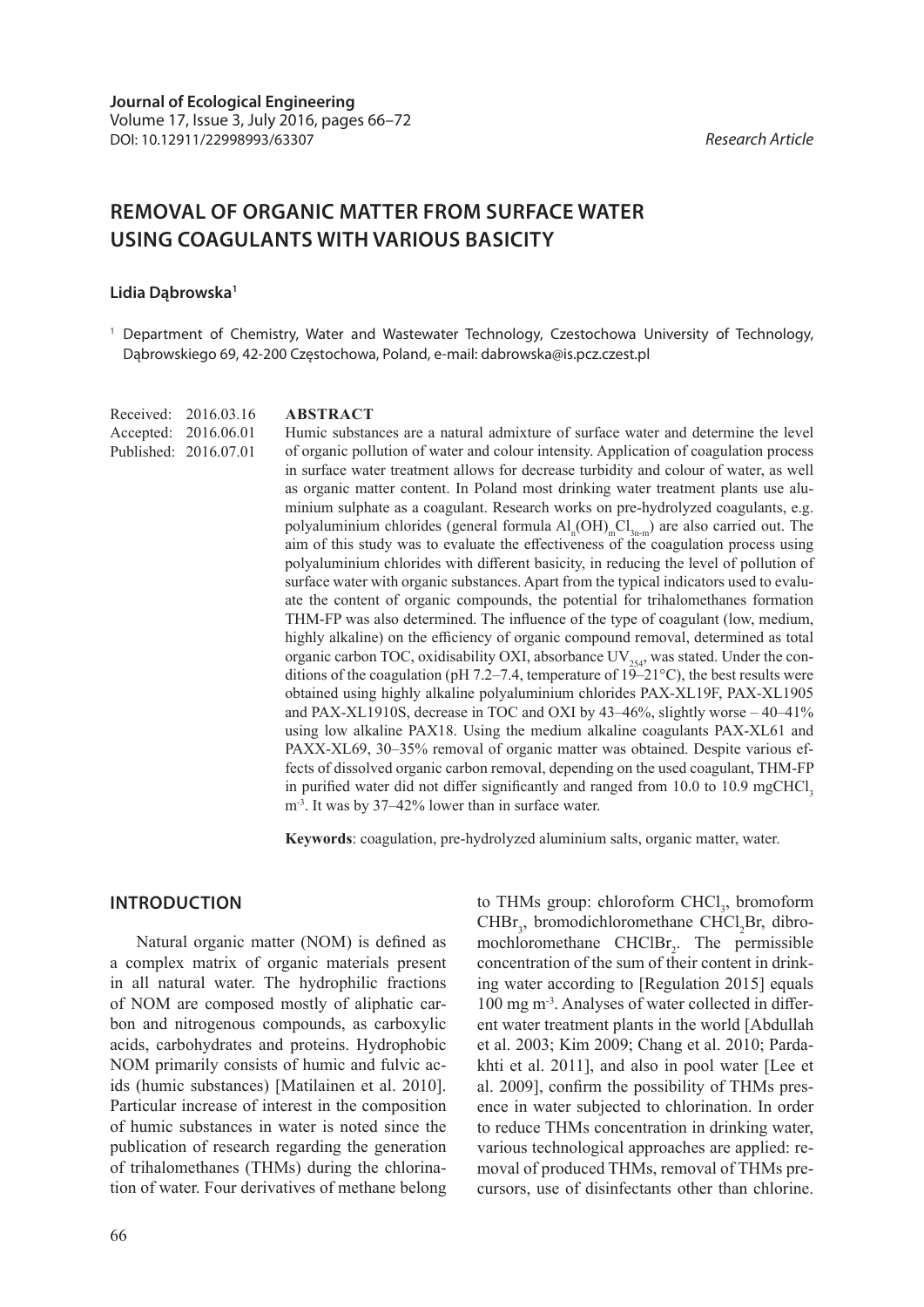THMs precursors are mainly humic acids, metabolites of aquatic organisms, mono-, di- and tricarboxylic acids, and aromatic carboxylic acids [Dojlido 2002]. For the reduction of organic matter in water, coagulation can be used [Świderska-Bróż et al. 2008; Matilainen et al. 2010; Alexander et al. 2012; Jeong et al. 2014].

Efficiency of the coagulation process depends on physico-chemical composition of water, pH value, type and dosage of coagulants. The most often used aluminium coagulants are aluminium sulphate  $Al_2(SO_4)$ , and aluminium chloride AlCl<sub>3</sub>. In recent years, the usage of pre-hydrolyzed coagulants is more and more popular, e.g. alkaline polyaluminium chlorides with general formula  $\text{Al}_{n}(\text{OH})_{m}\text{Cl}_{3n-m}$ . In solutions of polyaluminium chlorides, besides monomers  $Al^{3+}$ ,  $Al(OH)^{2+}$ ,  $Al(OH)<sup>+</sup><sub>2</sub>$ , which are also present in solutions of non-hydrolyzed aluminum coagulants, presence of many polymerized aluminium hydroxyl complexes with general formula  $\text{Al}_p(\text{OH})_q^{(3p\text{-}q)+}$ , e.g.  $\text{Al}_2(\text{OH})_2^{4+}$ ,  $\text{Al}_3(\text{OH})_4^{5+}$ ,  $\text{Al}_{13}\text{O}_4(\text{OH})_{24}^{7+}$ , was identified [Yan et al. 2008]. Polycationic products of preliminary hydrolysis of aluminium, after addition of polyaluminium chlorides to the treated water, undergo the hydrolysis to Al(OH), far more slowly than aluminium present in the solution of aluminium sulphate. This results in the fact that the usage of polyaluminium chlorides is more effective in destabilisation of negatively charged colloids, which cause mainly water colour and turbidity, in comparison with the results obtained with the usage of aluminium sulphate.  $Al_{13}O_4(OH)_{24}^{7+}$  is called polymer  $A_{13}$  and is considered as the most stable and effective in destabilisation of negatively charged colloids especially the colloidal particles which causes high turbidity of water [Lin et al. 2008]. Higher effectiveness of hydrolysed coagulants compared to aluminium sulphate results not only from the presence of  $Al<sub>13</sub>$  polycations but also from the difference in a structure of the aluminium hydroxides which are generated during hydrolysis of these coagulant agents [Lin et al. 2009; 2014].

During water purification by means of the coagulation process, often over 90 and 80% reduction is obtained respectively for turbidity and colour [Dąbrowska and Rosińska 2013]. Research on treatment of water with different compositions also confirm the effectiveness of the coagulation in the removal of organic matter [Hussain et al. 2013; Wang et al. 2013].

The aim of this study was to evaluate the effectiveness of the coagulation process using prehydrolyzed salts, polyaluminium chlorides with different basicity, in reducing the level of pollution of surface water with organic substances. Apart from the typical indicators used to evaluate the content of organic compounds (total and dissolved carbon, ultraviolet absorbance at 254 nm), the potential for trihalomethanes formation THM-FP was also determined. The THM-FP potential reflects the amount of precursors present in water, capable of generating THMs.

### **MATERIAL AND METODS**

Surface water from the Poraj dam reservoir was used for the study. This reservoir is located on 764 km of the Warta river, in the area of Poraj and Koziegłowy municipalities. The area of the reservoir is 497 ha, length  $-4.9$  km, the average depth – 3.9 m. The water was collected in November 2015.

Hydrolyzed salts, polyaluminium chlorides with commercial names PAX18, PAX-XL61, PAX-XL69, PAX-XL19F, PAX-XL1905, and PAX-XL1910S, were used as coagulants, produced by KEMIPOL company in Police (Poland). The characteristics of the coagulants are shown in Table 1.

Basicity of polyaluminium chlorides varied from 41 to 85%. The basicity is determined by the ratio of the number of OH- moles to  $Al^{3+}$  in the coagulant, defined as the coefficient  $R = [OH^-]/[Al^{3+}]$ . The relation between the R value and the basicity of the coagulant is as follow:

| Table 1. Characteristics of the coagulants |  |  |
|--------------------------------------------|--|--|
|                                            |  |  |

| Parameter                      | Unit                     | <b>PAX</b>     |                |                  |                   |                |                |  |
|--------------------------------|--------------------------|----------------|----------------|------------------|-------------------|----------------|----------------|--|
|                                |                          | 18             | <b>XL61</b>    | XL <sub>69</sub> | XL <sub>19F</sub> | <b>XL1905</b>  | <b>XL1910S</b> |  |
| Basicity                       | $\%$                     | $41.0 \pm 3$   | 70.0±10        | $60.0 \pm 10$    | $85.0 + 5$        | $85.0 + 5$     | $85.0 + 5$     |  |
| AI <sub>2</sub> O <sub>3</sub> | $\%$                     | $17.0 \pm 0.6$ | $10.2 \pm 0.4$ | $11.3 \pm 0.9$   | $16.0 \pm 0.9$    | $11.3 \pm 0.9$ | $19.8 \pm 0.4$ |  |
| <b>Chlorides</b>               | $\%$                     | $21.0 \pm 2.0$ | $11.0 \pm 2.0$ | $11.0 \pm 2.0$   | $5.5 \pm 0.5$     | $5.0 \pm 1.0$  | $7.5 \pm 1.0$  |  |
| <b>pH</b>                      | $\overline{\phantom{0}}$ | $1.0 + 0.2$    | $3.0 \pm 0.5$  | $2.5 \pm 0.5$    | $4.0 \pm 0.5$     | $3.6 \pm 0.4$  | $3.5 \pm 0.5$  |  |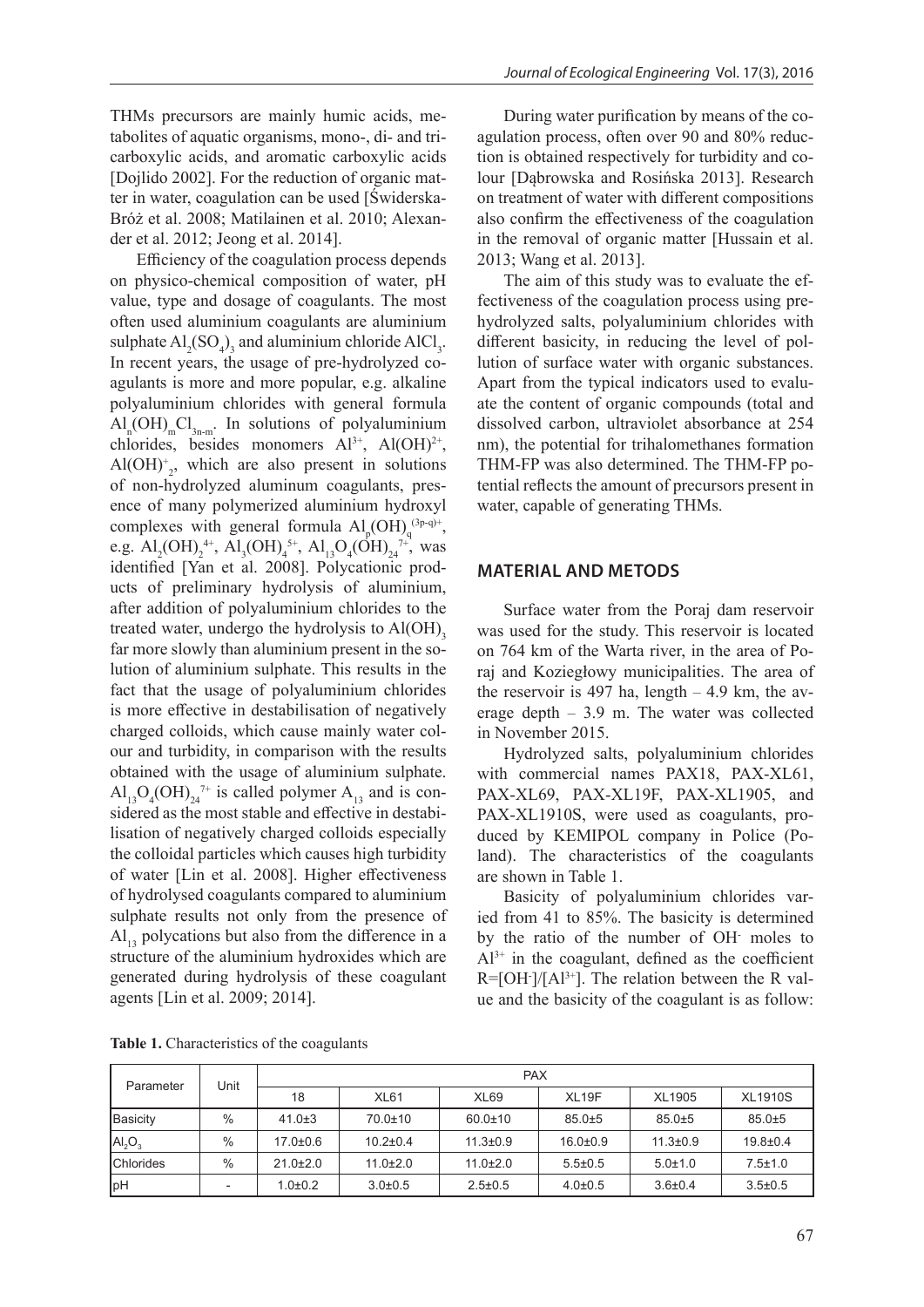basicity (%) =  $R/0.03$ . Commercial solutions of PAX contained from 10.2 to 19.8% of  $Al_2O_3$ . For the analyses, coagulant solutions were prepared by diluting commercial products so that they contained 1.0 gAl dm<sup>-3</sup>.

In the first stage, the coagulation process was conducted in glass beakers with  $2 \text{ dm}^3$  volume, to each beaker 1.5 dm<sup>3</sup> of analysed water was measured. The coagulants were introduced in amounts of 2, 3 and 4 mgAl dm-3, and with the use of a mechanical stirrer fast stirring was executed for 2 minutes (applying 250 RPM), and then slow stirring for 15 minutes (25 RPM). After this time the samples were subjected to 1 hour sedimentation. Afterwards 0.5 dm<sup>3</sup> of water was decanted and analysed. The scope of the analysis of water after the coagulation included: pH, turbidity, colour, total organic carbon, oxidisability.

In the second stage, execution of the coagulation process was repeated using a coagulant dose equal to 4 mgAl dm<sup>-3</sup>. The scope of the analysis of water after the coagulation included: dissolved organic carbon, ultraviolet absorbance at 254 nm, aluminium, trihalomethane formation potential.

The physicochemical parameters of water were measured with the following methods: pH – potentiometrically; turbidity – nephelometric with Eutech Instruments TN-100 nephelometer; colour – colometrically with platinum-cobalt standard method; dissolved (DOC) and total organic carbon (TOC) – by infrared spectrophotometry with carbon analyser Multi N/C, Analytik Jena (to measure DOC concentration the samples of water were filtered through 0.45 μm filtration membrane); oxidisability (OXI) by potassium permanganate method; aluminium – with Aquaquant 14413 aluminium test. Absorbance in the ultraviolet UV at wavelength of 254 nm was determined (spectrophotometer M501 by Camspec) using 1 cm quartz cells. SUVA $_{254}$  index was calculated as the ratio of absorbance at  $UV_{354}$  to the DOC content. Connecting the values of absorbance and DOC into single coefficient  $\text{SUVA}_{254}$  enables to determine properties of dissolved organic matter in water, and vulnerability to their removal in the coagulation process.

In order to determine the THM-FP, measured into dark bottles surface water samples before treatment and after the coagulation, adjusted to pH 7 with phosphate buffer, were chlorinated using chlorine water prepared with sodium hypochlorite. Such dose was used to achieve, after a period of 24 hours at the temperature of  $25^{\circ}$ C, a concentration of residual free chlorine in the range of 3 to 4 mgCl,  $dm^{-3}$  [APHA 1998]. The concentration of chlorine in the chlorine water was determined iodometrically, and the chlorine remaining after 24 hours in water samples by means of spectrophotometric method using orthotolidine as a factor in the colour reaction. For the determination of THMs in water samples before and after the chlorination process,  $10 \text{ cm}^3$  of water was collected into tubes,  $1 \text{ cm}^3$  of n-pentane was added, and it was intensively shaken for 1 minute. After separation of the layers, 2 mm<sup>3</sup> of the extract was collected with a microsyringe and introduced into a chromatography column. Nitrogen was used as a carrier gas. Distribution of the compounds was performed on a capillary column DB-5 (30m×0.25mm×0.25µm) and analyzed by means of gas chromatography with microelectron capture detector μECD (chromatograph Agilent 6890N). Temperature program: starting at 40°C, ramp 40°C/min to 120°C, then  $15^{\circ}$ C/min to 250°C. As a standard, solution by CPAchem Ltd was used, containing 4 components  $\text{CHCl}_3$ ,  $CHBr<sub>3</sub>$ , CHCl<sub>2</sub>Br, CHClBr<sub>2</sub>) with a concentration of 10 μg cm-3 each in iso-octane.

The potential for trihalomethane formation was calculated by subtracting the initial THMs concentration from the concentration of these compounds determined after 24 hour contact of water with chlorine.

### **RESULTS AND DISCUSSION**

Surface water was characterized by colour equal to 25 gPt m-3 and turbidity of 7.6 NTU. The TOC and the DOC content amounted to 8.8 and  $7.4 \text{ gC} \text{ m}^3$  respectively, and the absorbance at UV<sub>254</sub> – 17.6 m<sup>-1</sup>. Thus the SUVA<sub>254</sub> value was equal to 2.38 m<sup>2</sup> (gC)<sup>-1</sup>. The SUVA<sub>254</sub> value in the range of  $2-4$  m<sup>2</sup> (gC)<sup>-1</sup> suggests that in the surface water occurred a mixture of hydrophilic and hydrophobic humic substances and other natural organic compounds, both of low and high molecular weights. At the same time, as the literature states [Mołczan et al. 2006], in case of waters with a value of this index  $\leq$  m<sup>2</sup> (gC)<sup>-1</sup>, the degree of DOC removal generally does not exceed 30%.

The effectiveness of turbidity and colour removal by various coagulants are presented in Table 2, as well as changes in OXI and TOC concentration during coagulation. Based on the results of turbidity removal efficiency it was stated that the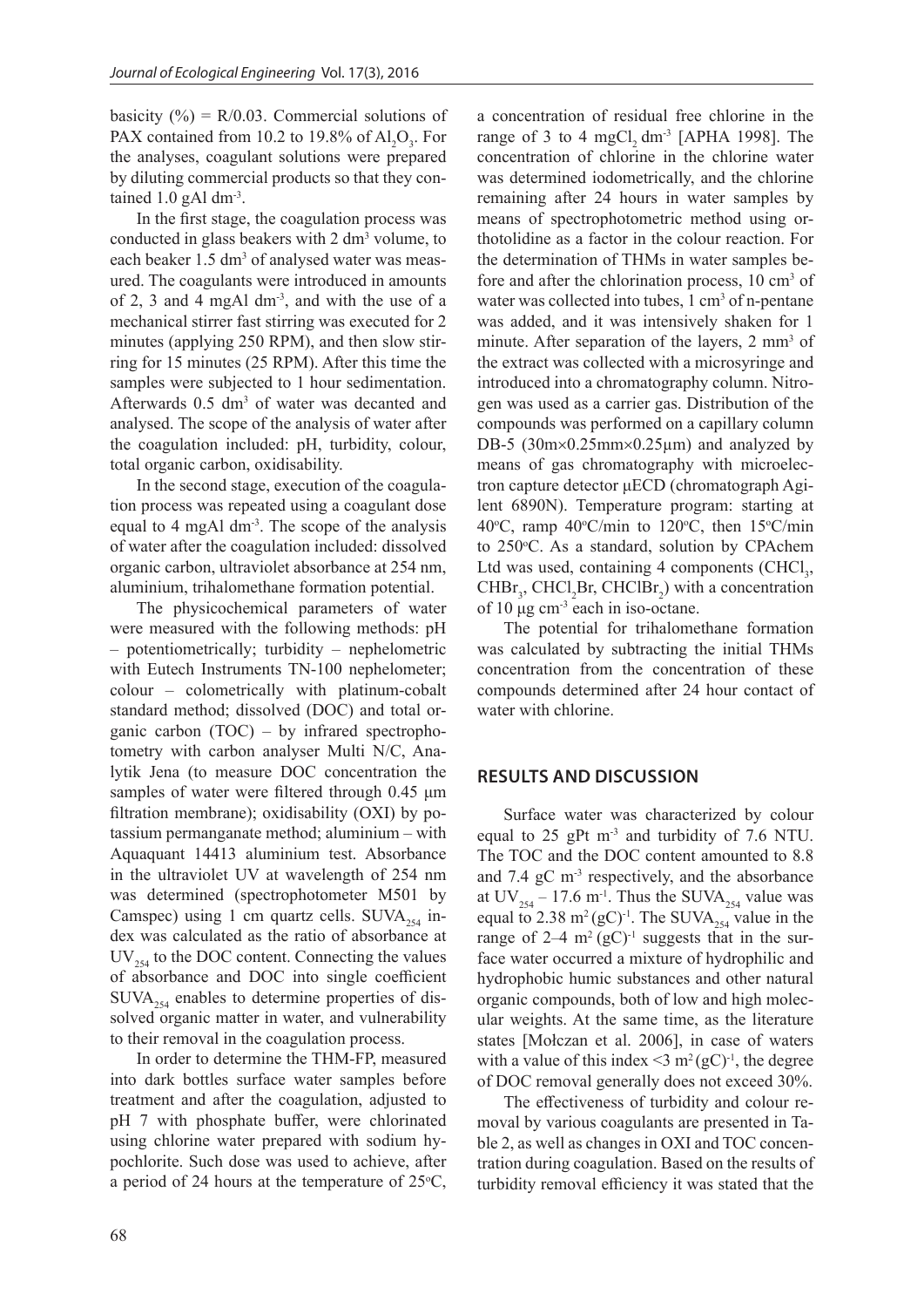| Coagulant         | Dose<br>[gAl $m^{-3}$ ] | pH   | Turbidity<br>[NTU] | Colour<br>[gPt $m^{-3}$ ] | PV<br>$[90, m^3]$ | <b>TOC</b><br>[ $gC$ m $3$ ] |
|-------------------|-------------------------|------|--------------------|---------------------------|-------------------|------------------------------|
| Raw water         | $\overline{a}$          | 7.42 | 7.6                | 25.0                      | 5.4               | 8.8                          |
|                   | $\overline{2}$          | 7.36 | 2.9                | 15.0                      | 3.9               | 6.1                          |
| PAX <sub>18</sub> | 3                       | 7.28 | 1.4                | 10.0                      | 3.4               | 5.7                          |
|                   | 4                       | 7.22 | 0.9                | 5.0                       | 3.2               | 5.3                          |
|                   | $\overline{2}$          | 7.38 | 3.5                | 15.0                      | 3.9               | 6.2                          |
| PAX-XL61          | 3                       | 7.31 | 2.6                | 10.0                      | 3.8               | 5.9                          |
|                   | 4                       | 7.26 | 1.8                | 7.5                       | 3.5               | 5.7                          |
|                   | $\overline{2}$          | 7.37 | 3.3                | 20.0                      | 4.4               | 6.5                          |
| PAX-XL69          | 3                       | 7.30 | 2.2                | 15.0                      | 4.2               | 6.4                          |
|                   | 4                       | 7.24 | 1.5                | 10.0                      | 3.8               | 6.1                          |
|                   | 2                       | 7.40 | 2.4                | 10.0                      | 3.4               | 5.5                          |
| PAX-XL19F         | 3                       | 7.38 | 1.5                | 7.5                       | 3.1               | 5.1                          |
|                   | 4                       | 7.34 | 0.9                | 7.5                       | 3.0               | 4.8                          |
|                   | 2                       | 7.39 | 2.2                | 10.0                      | 3.4               | 5.6                          |
| <b>PAX-XL1905</b> | 3                       | 7.33 | 1.6                | 5.0                       | 3.2               | 5.4                          |
|                   | $\overline{4}$          | 7.31 | 0.9                | 5.0                       | 2.9               | 4.9                          |
| PAX-XL1910S       | 2                       | 7.40 | 2.1                | 12.5                      | 3.6               | 5.6                          |
|                   | 3                       | 7.36 | 1.3                | 7.5                       | 3.2               | 5.2                          |
|                   | 4                       | 7.32 | 0.8                | 5.0                       | 3.1               | 4.9                          |

**Table 2.** Effect of coagulation with various agents on selected physicochemical properties of water

most effective agent (under the conditions of coagulation process: T=19-21 °C, pH 7.2-7.4) was PAX-XL1910S. Application of this product at dose of 4 mgAl dm-3 decreased turbidity of water from 7.6 to 0.8 NTU. Also PAX18, PAX-XL19F, PAX-XL1905 agents were effective in removing of turbidity (decreased turbidity to 0.9 NTU).

PAX18, PAX-XL1905, PAX-XL1910S were also the most effective products for colour removal (decreased colour from 25 to 5 gPt m<sup>-3</sup>). PAX-XL61 and PAX-XL19F agents reduced colour to 7.5 g Pt m<sup>-3</sup>, whereas PAX-XL69 to 10 gPt m<sup>-3</sup>.

The efficiency of removal of organic compounds depended both on the type of the coagulant, and on its dose. The best results were obtained with a dose of coagulants equal to 4 mgAl dm-3. The content of organic compounds after the coagulation process carried out using low-alkaline PAX18, determined as OXI and TOC, decreased respectively from 5.4  $gO$ <sub>2</sub> m<sup>-3</sup> and 8.8  $gC$  $m<sup>-3</sup>$  to 3.2 gO<sub>2</sub> m<sup>-3</sup> and 5.3 gC m<sup>-3</sup>. The absorbance value UV $_{254}$  decreased by 8.4 m<sup>-1</sup>. With the usage of medium alkaline polyaluminium chlorides PAX-XL61 and PAX-XL69, a reduction in TOC content was obtained, respectively to 5.7 and 6.1 gC m<sup>-3</sup>, and the OXI to 3.5 and 3.8 gO<sub>2</sub> m<sup>-3</sup>. The best results of organic compound content reduction were obtained with the usage of highly alkaline coagulants: PAX-XL1905, PAX-XL19F, and PAX-XL1910S. The TOC content in water after the coagulation was equal to  $4.8-4.9$  gC m<sup>-3</sup>, and the OXI – 2.9–3.1 gO<sub>2</sub> m<sup>-3</sup>. A higher basicity of the coagulant usually indicates its higher efficiency, resulting from a greater portion of polymerized forms. This is confirmed by various laboratory tests [Rak and Świderska-Bróż 2003; Yang et al. 2011a; Yang et al. 2011b; Dąbrowska and Rosińska 2013]. However, the experience gained in water treatment plants have shown that even under the same operating conditions of the coagulation (pH, coagulant dose), the outcome of this process does not always confirm this relation [Gumińska 2012]. Therefore, in each case, it is necessary to choose an appropriate coagulant, its dosage and the process parameters.

Lowering the DOC content in water after the coagulation was in the range of 22-39%, and the  $UV_{254}$  absorbance in the range of 48-59%, depending on the used coagulant – Table 3. The largest reduction in values of those indicators were stated using highly alkaline hydrolyzed chlorides PAX-XL19F and PAX-XL1910S. It is believed [Mołczan et al. 2006], that significant reduction in the value of the absorbance during the coagulation is obtained by removing the hydrophobic and remaining the hydrophilic fraction of the DOC.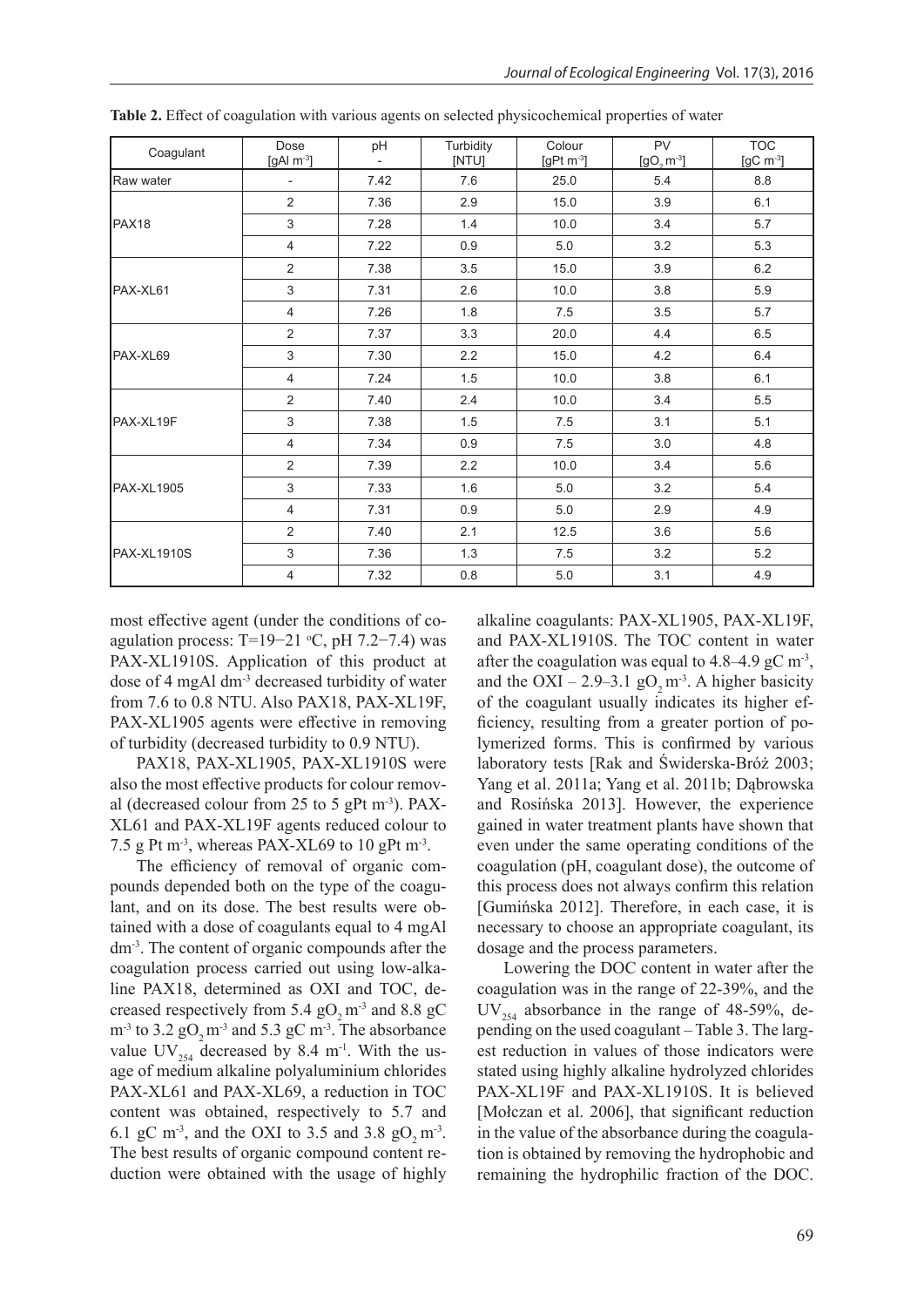| Coagulant         | Dose<br>[gAl $\mathrm{m}$ <sup>-3</sup> ] | pH   | AI<br>[gAl $\mathrm{m}$ <sup>-3</sup> ] | DOC<br>$\left[\text{gC m}^{-3}\right]$ | $UV_{254}$<br>$[m^{-1}]$ | <b>SUVA</b><br>$[m^2 (gC)^{-1}]$ |
|-------------------|-------------------------------------------|------|-----------------------------------------|----------------------------------------|--------------------------|----------------------------------|
| <b>Raw water</b>  | ٠                                         | 7.42 | < 0.05                                  | 7.4                                    | 17.6                     | 2.38                             |
| PAX <sub>18</sub> | 4                                         | 7.22 | 0.18                                    | 5.1                                    | 8.4                      | 1.65                             |
| PAX-XL61          | 4                                         | 7.26 | 0.25                                    | 5.5                                    | 8.8                      | 1.60                             |
| PAX-XL69          | 4                                         | 7.24 | 0.30                                    | 5.8                                    | 9.2                      | 1.59                             |
| PAX-XL19F         | 4                                         | 7.34 | 0.10                                    | 4.5                                    | 7.3                      | 1.62                             |
| PAX-XL1905        | 4                                         | 7.31 | 0.05                                    | 4.8                                    | 7.8                      | 1.63                             |
| PAX-XL1910S       | 4                                         | 7.32 | 0.07                                    | 4.7                                    | 7.5                      | 1.60                             |

**Table 3.** Effect of coagulation with various agents on selected physicochemical properties of water

The SUVA value was equal to 1.56–1.65. This confirms that in water after the coagulation, organic substances remained, which are unsusceptible to the removal in this process. As research has shown [Szlachta and Adamski 2008], the coagulation is the most effective in the removal of compounds with molecular weight of 2.2–5.3 kDa, whose content in water was reduced by about 62%. Whereas for organic substances with lower molecular weights 1.5–2.2 kDa and 1.0–1.6 kDa amounted to 25 and 11%, respectively.

The effect of alkalinity of aluminium coagulants and water pH on the removal of organic substances was also studied by Świderska-Bróż et al. [2008]. The authors stated that with increasing dose and alkalinity of coagulants and decreasing water pH, the coagulants efficiency in removal of analyzed fractions of organic substances increased. DOC share in TOC had also a significant meaning. With increasing participation of DOC in TOC, efficiency of organic compounds removal decreased.

The lowest concentration of remaining aluminium occurred in water after the coagulation, when highly alkaline PAX were applied. It ranged from  $0.05$  to  $0.10$  gAl m<sup>-3</sup> and it was lower than the permissible value for drinking water of 0.2 gAl m-3 [Regulation 2015]. Also, using low alkaline PAX18, residual aluminium concentration of less than  $0.2$  gAl m<sup>-3</sup> was obtained, while using medium alkaline PAX-XL61 and PAX-XL69 – it was higher than this value.

In the collected surface water, as well as in the water after the coagulation process, presence of trihalomethanes was not observed. However, their presence was demonstrated in these waters after the chlorination process. THM concentration in surface water and in water purified in the coagulation process, after 24 hour period of contact with chlorine, are shown in Table 4. Trihalomethane formation potential THM-FP is given in conversion to mgCHCl,  $m<sup>-3</sup>$ .

In the surface water subjected to chlorination, presence of CHCl<sub>3</sub> and CHCl<sub>2</sub>Br was demonstrated,  $CHBr<sub>3</sub>$  and  $CHClBr<sub>2</sub>$  were not detected. CHCl<sub>3</sub> and CHCl<sub>2</sub>Br concentration was equal to 15.36 and 2.64 mg m-3, respectively. In the water subjected to chlorination after the coagulation process, CHCl<sub>3</sub> concentration ranged from 8.52 to 9.45 mg m<sup>-3</sup>, while CHCl<sub>2</sub>Br from 1.92 to 2.16 mg m-3. The lowest concentration of these compounds were obtained in the water subjected to chlorination after previous treatment using PAX-XL19F and PAX-XL1910S.

| Coagulant         |                   | THM-FP               |                     |                   |                                                    |
|-------------------|-------------------|----------------------|---------------------|-------------------|----------------------------------------------------|
|                   | CHCI <sub>3</sub> | CHCl <sub>2</sub> Br | CHCIBr <sub>2</sub> | CHBr <sub>2</sub> | [mg $\, \text{m}^3 \text{ as } \, \text{CHCl}_3$ ] |
| <b>Raw water</b>  | 15.36             | 2.64                 | nd                  | nd                | 17.28                                              |
| PAX <sub>18</sub> | 8.76              | 2.08                 | nd                  | nd                | 10.28                                              |
| PAX-XL61          | 9.12              | 2.16                 | nd                  | nd                | 10.69                                              |
| PAX-XL69          | 9.48              | 2.10                 | nd                  | nd                | 10.94                                              |
| PAX-XL19F         | 8.61              | 1.92                 | nd                  | nd                | 10.01                                              |
| <b>PAX-XL1905</b> | 8.88              | 2.04                 | nd                  | nd                | 10.37                                              |
| PAX-XL1910S       | 8.52              | 2.10                 | nd                  | nd                | 10.05                                              |

**Table 4.** THM concentration in surface water and in water purified in the coagulation process

nd – not detected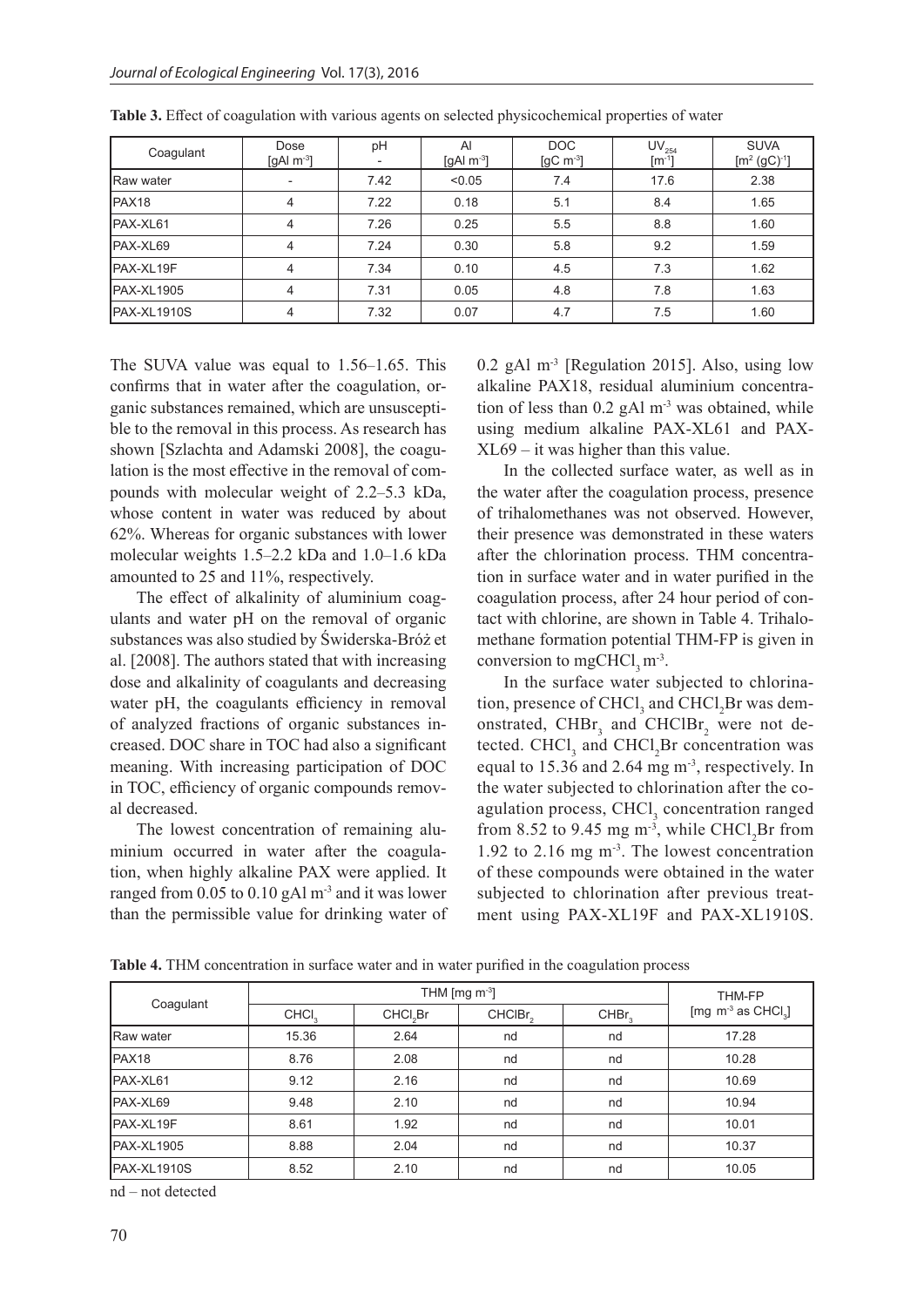Despite various effects of dissolved organic carbon removal, depending on the used coagulant, THM formation potential in purified water did not differ significantly and ranged from 10.0 to 10.9 mgCHCl, m<sup>-3</sup>. It was by  $37-42\%$ lower than in surface water. Although during the coagulation process a significant portion of organic matter was removed, yet the remaining part was still characterized by a high THM formation potential. The content of organic carbon is, however, only one of the conditions determining the formation of THMs. Other factors influencing the mechanism of THM formation are mainly the pH, time, temperature and the presence of bromides [Abdullah et al. 2003; Hong et al. 2007; Platikanov et al. 2012].

## **CONCLUSIONS**

The influence of the type of coagulant (low, medium, highly alkaline) on the efficiency of organic compound removal, determined as total organic carbon TOC, oxidisability OXI, ultraviolet absorbance at 254 nm was stated. Under the conditions of the coagulation (pH 7.2–7.4, temperature of  $19-21$ °C), the best results were obtained using highly alkaline polyaluminium chlorides PAX-XL19F, PAX-XL1905 and PAX-XL1910S, decrease in TOC and OXI by 43–46%, slightly worse –  $40-41\%$  using low alkaline PAX18. Using the medium alkaline coagulants PAX-XL61 and PAX-XL69, 30– 35% removal of organic matter was obtained. Considering the concentration of aluminium remaining after the coagulation process performed in these conditions, applying highly alkaline coagulants was most advantageous. Despite various effects of dissolved organic carbon removal, depending on the coagulant used, THM formation potential in purified water did not differ significantly and ranged from 10.0 to 10.9 mgCHCl,  $m<sup>3</sup>$ . It was by 37–42% lower than in surface water.

### **Acknowledgements**

This research was supported by Czestochowa University of Technology, project BS-PB-402-301/11.

#### **REFERENCES**

- 1. Abdullah Md.P., Yew C.H., Salleh bin Ramli M. 2003. Formation, modeling and validation of trihalomethanes (THM) in Malaysian drinking water: a case study in the districts of Tampin, Negeri Sembilan and Sabak Bernam, Selangor, Malaysia. Water Research, 37, 4637–4644.
- 2. APHA 1998. Standard methods for the examination of water and wastewater. 20th ed. American Public Health Association, Washington, DC.
- 3. Alexander J.T., Hai F.I., Al-aboud T.M. 2012. Chemical coagulation-based processes for trace organic contaminant removal: Current state and future potential. Journal of Environmental Management, 111, 195–207.
- 4. Chang H.H, Tung H.H., Chao C.C., Wang G.S. 2010. Occurrence of haloacetic acids (HAAs) and trihalomethanes (THMs) in drinking water of Taiwan. Environmental Monitoring and Assessment 162, 237–250.
- 5. Dąbrowska L., Rosińska A. 2013. Removal of PCBs and heavy metal ions from surface water by coagulation. Rocznik Ochrona Środowiska, 15, 1228–1242.
- 6. Dojlido J. (red) 2002. Uboczne produkty dezynfekcji wody. Seria Wodociągi i Kanalizacja nr 9. Wyd. ZG PZIiTŚ, Warszawa.
- 7. Gumińska J. 2012. Analysis of the possibility to assess the prehydrolyzed coagulants based on their basicity. Przemysł Chemiczny, 91 (12), 2351–2354.
- 8. Hong H.C., Liang Y., Han B.P, Mazumder A., Wong M.H. 2007. Modeling of trihalomethane (THM) formation via chlorination of the water from Dongjiang River (source water for Hong Kong's drinking water). Science of the Total Environment, 385, 48–54.
- 9. Hussain S., van Leeuwen J., Chow Ch., Beecham S., Kamruzzaman M., Wang D., Drikas M., Aryal R. 2013. Removal of organic contaminants from river and reservoir waters by three different aluminum-based metal salts: Coagulation adsorption and kinetics studies. Chemical Engineering Journal, 225, 394–405.
- 10.Jeong S., Sathasivan A., Kastl G., Shim W.G., Vigneswaran S. 2014. Experimental investigation and modeling of dissolved organic carbon removal by coagulation from seawater. Chemosphere, 95, 310–316.
- 11. Kim J. 2009. Fate of THMs and HAAs in low TOC surface water. Environmental Research, 109, 158–165.
- 12. Lee J., Ha K-T., Zoh K-D. 2009. Characteristics of trihalomethane (THM) production and associated health risk assessment in swimming pool waters treated with different disinfection methods. Science of the Total Environment, 407, 1990–1997.